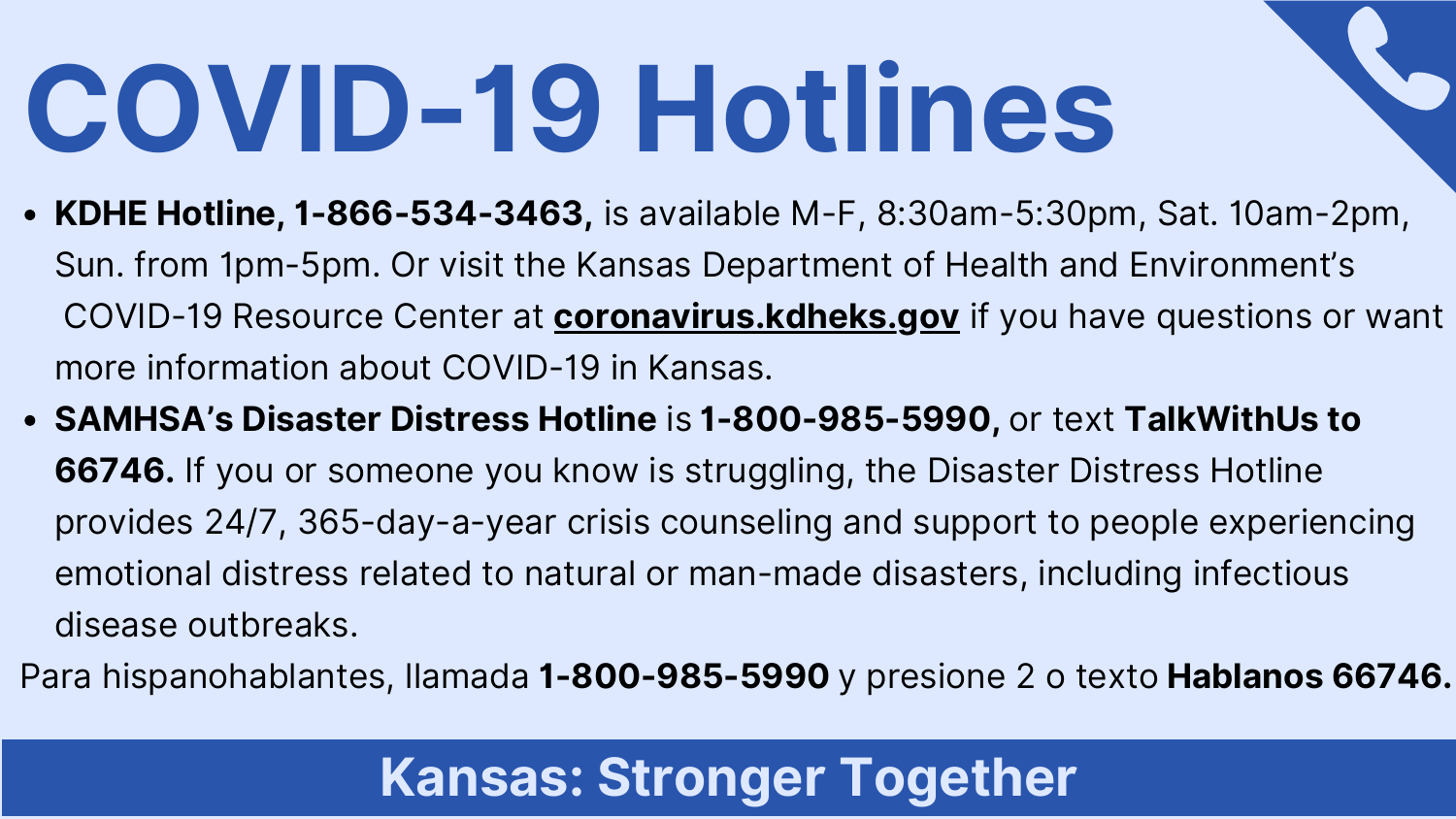- **National Suicide Prevention Lifeline, 1-800-273-8255 or 1-888-628-9454 para español.** Provides free and confidential support 24/7 for people in distress, prevention, and crisis resources for you or your loved ones, and best practices for professionals.
- **Crisis Text Line,** text **Kansas** to **741741** to reach a crisis counselor. This text line is a free, 24/7, confidential text message service for people in crisis.
- **Kansas Community Mental Health Centers.** Available 24/7, Contact the CMHC for crisis services in your county.
- **Veterans Crisis Line, 1-800-273-8255** and **Press 1** or text **838255** for confidential support for veterans, service members, National Guard and Reserve members, and their family members and friends.
- **Kansas Crisis Hotline**, **1-888-363-2287** provides confidential support 24/7 to victims of domestic violence, sexual assault and stalking.
- **National Domestic Violence Hotline, 1-800-799-7233,** visit **thehotline.org,** or text **LOVEIS** to **22522.** Advocates are available 24/7 to talk confidentially with anyone experiencing domestic violence, seeking resource or information, or questioning unhealthy aspects of their relationship.
- **National Sexual Assault Hotline, 1-800-656-4673** or chat online at **online.rainn.org** The NSAH offers confidential, anonymous support 24/7 to individuals who are experiencing or have experienced sexual assault.

### **If you or someone you know is in immediate danger, call 911**

## **Crisis Helplines**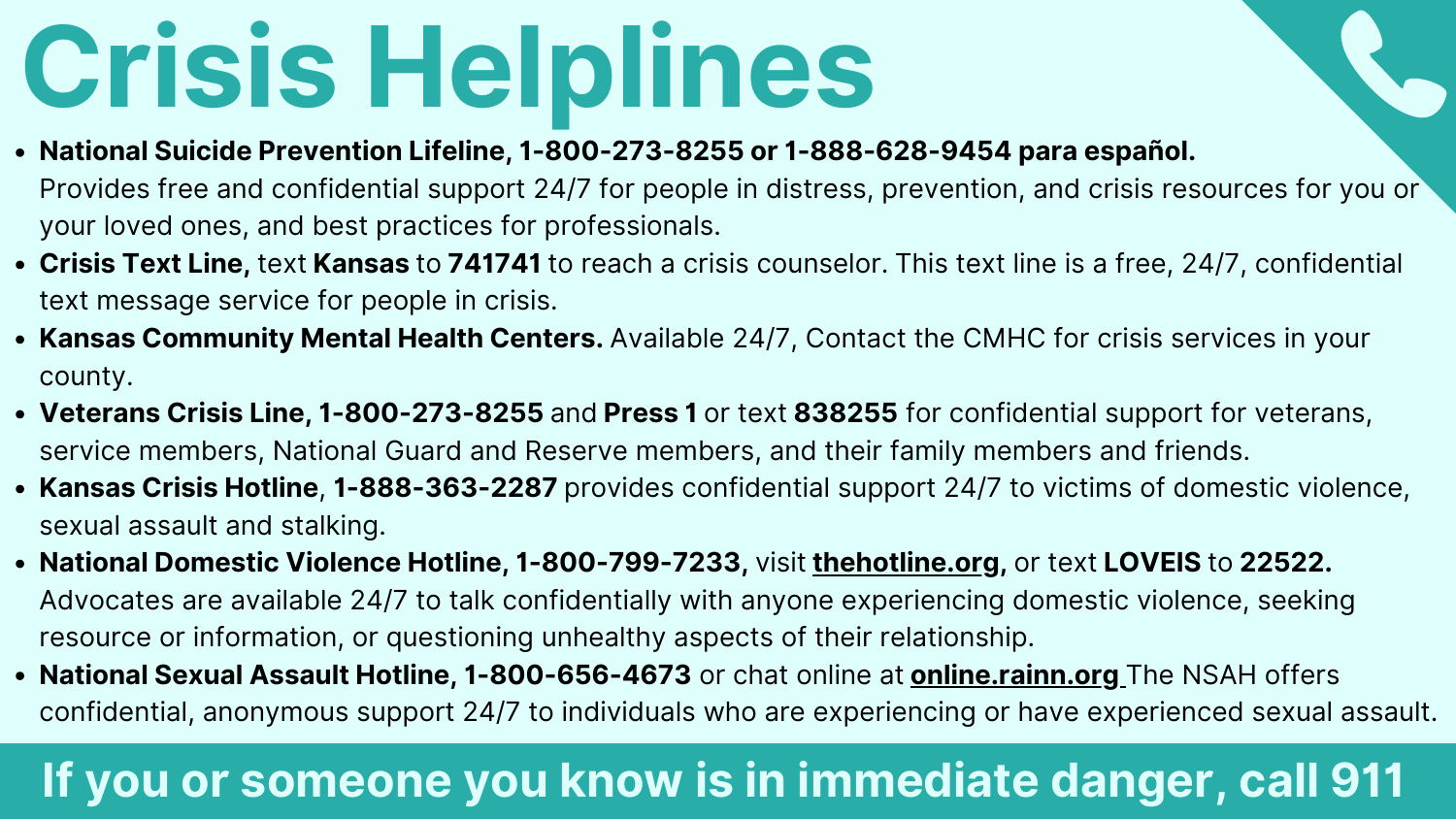- **The Parent Helpline, 1-800-CHILDREN,** is a free, anonymous, information and referral service for Kansans, that can provide support with parenting skills, child development, behavior management, mental health, legal concerns, and provide information about available programs and services.
- **United Way's 2-1-1** of Kansas can help residents locate local resources they need. You can call **2-1-1**, call **1-888-413-4327**, or visit **unitedwayplains.org/find-help** to find resources in your area. The most common searches include food assistance, utility assistance, rent assistance, health insurance information/counseling, and homeless shelters.
- **Gambling Problem Helpline, 1-800-522-4700,** if you or someone you know has a gambling problem, help is available, 24 hours a day at no-cost to you.
- **Kansas Substance Use Treatment Referral Line,** call **1-866-645-8216** and select option 2. Referral Line staff can help identify substance use treatment providers in your area as well as complete assessments for treatment.
- Call **Kansas Protection Report Center** at **1-800-922-5330** if you suspect a child is being abused or neglected or if you suspect an adult in the community is being abused, neglected, or exploited.

# **Kansas Helplines**

### **If you or someone you know is in immediate danger, call 911**

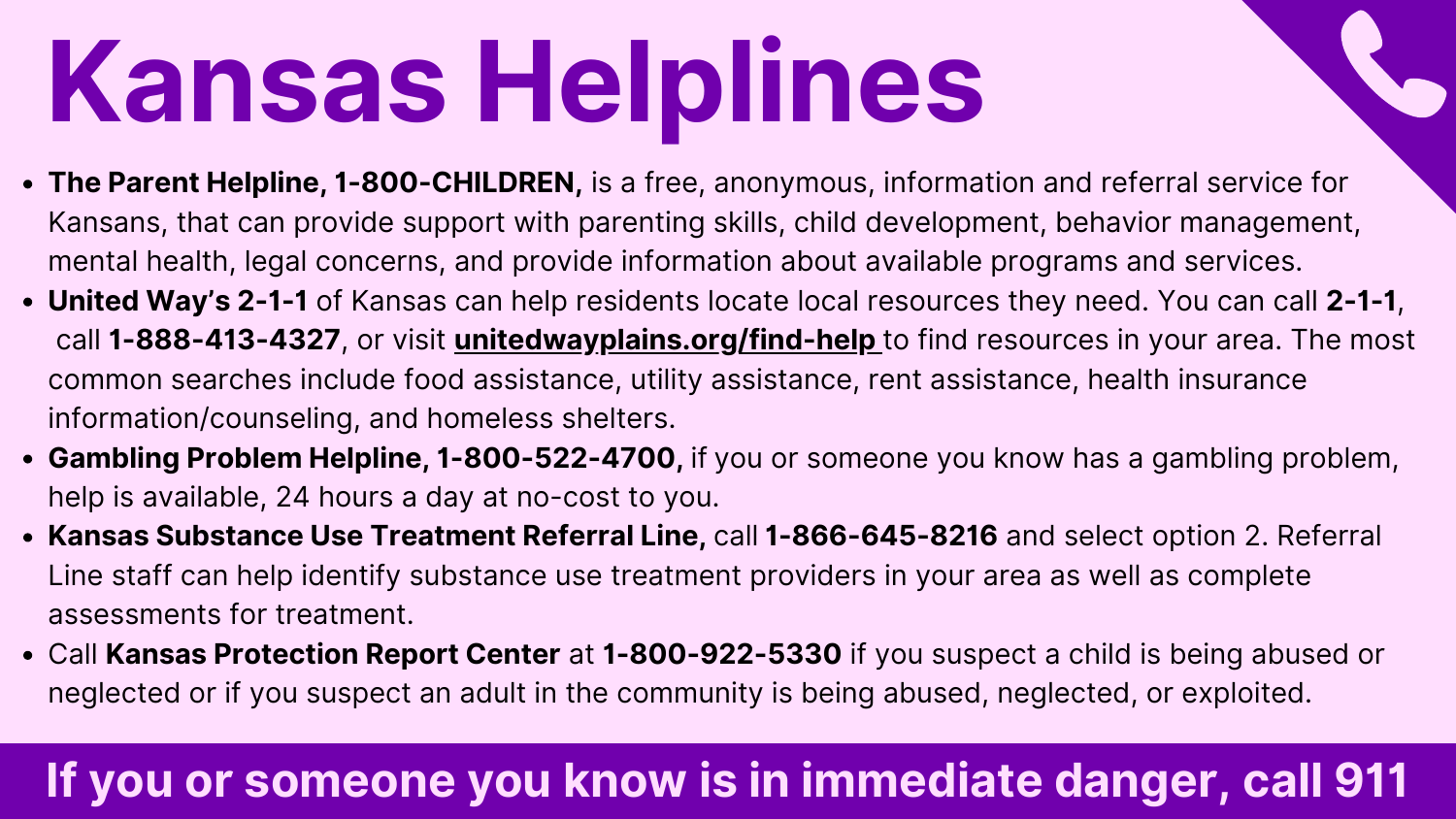## **Staying Informed**

- **cdc.gov** -The Centers for Disease Control and Prevention.
- **kdheks.gov** -The Kansas Department of Health and Environment.
- **covid.ks.gov** -The Office of the Governor has released the Kansas COVID-19 Response and Recovery website.
- **KDHE Hotline**, **1-866-534-3463,** is available M-F, 8:30am-5:30pm, Sat. 10am-2pm, Sun. from 1pm-5pm.
- For local news follow your county or state emergency management agency or a trusted news source for updates.

**When sharing information about COVID-19 on social media, make sure that it comes from a reliable source to stop the spread of rumors and inaccurate information.**

### **For accurate information regarding COVID-19 you can visit:**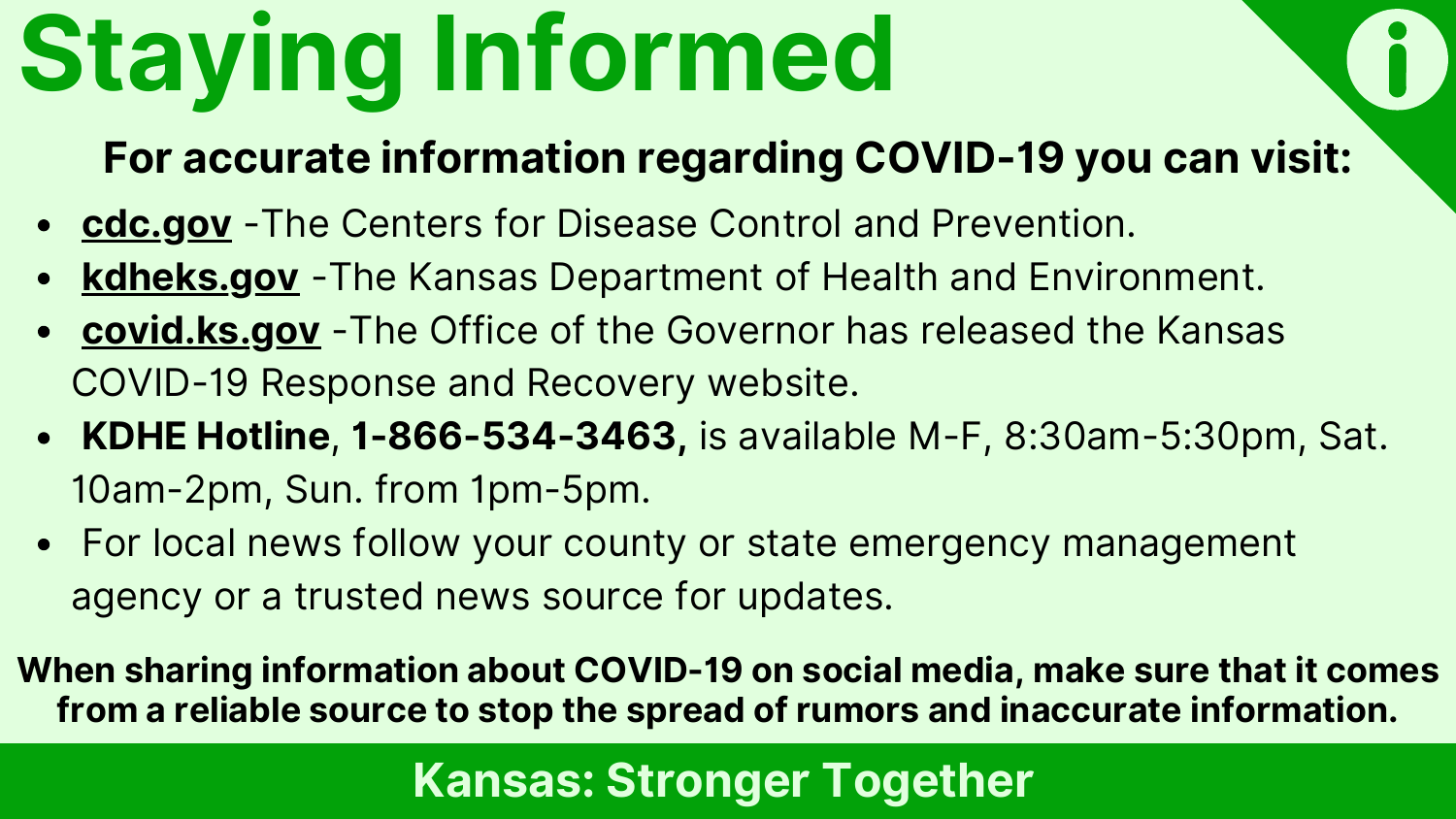While it is very important to stay up-to-date on information regarding COVID-19, constantly monitoring news or social media can be exhausting and cause additional stress. Try and set regular times where you take a break from checking news or social media. **Good times to take a break from news.**

**Kansas: Stronger Together**





## **When to Take a Break**

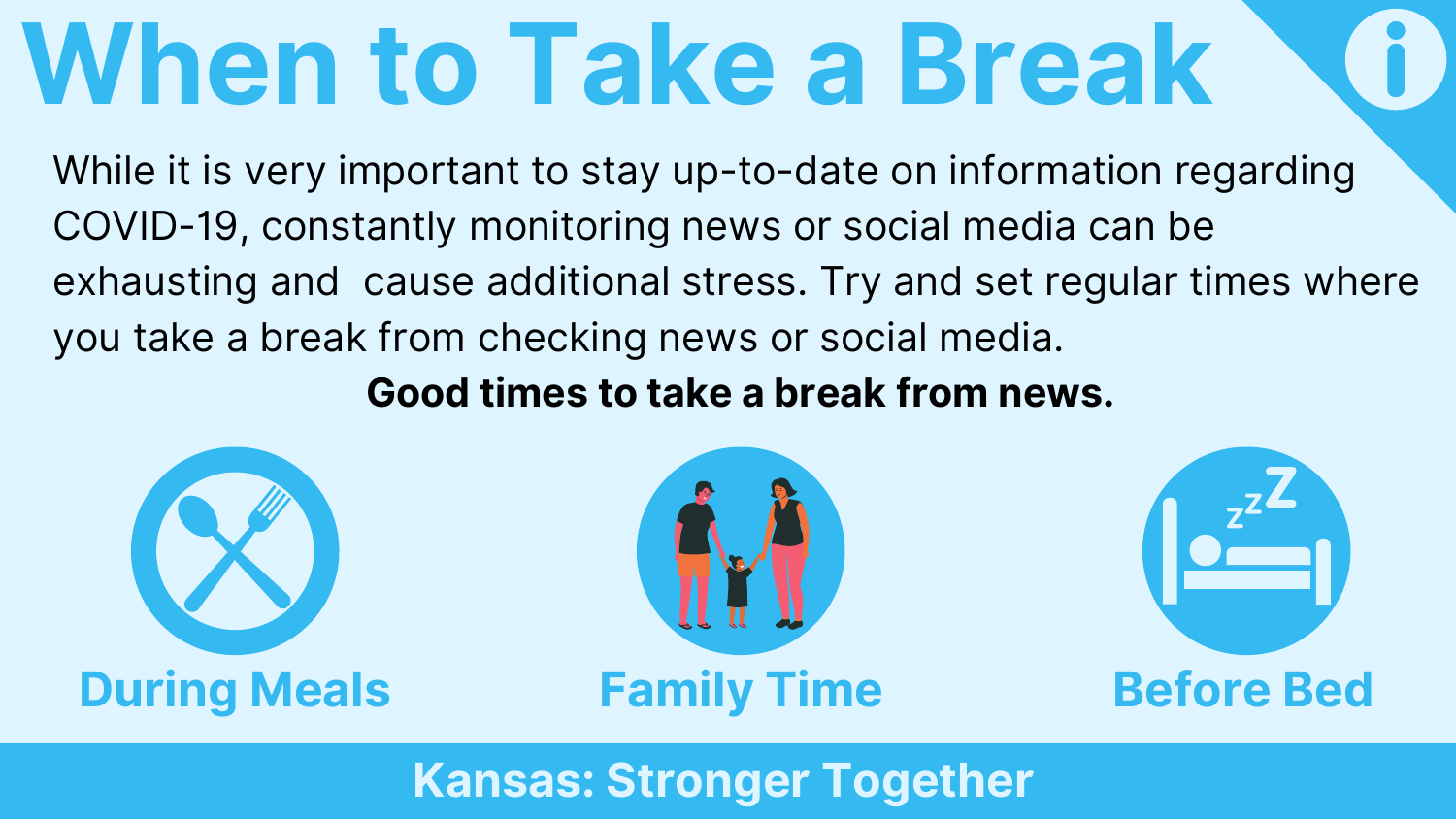# **Relieving Stress**

**Taking care of your body is an important step in relieving stress. Below are some tips on how to practice self care every day.**

Keep a regular sleep Avoid an excess of sugary Open a window,<br>schedule of 7-9 or caffeinated drinks, or go outside. or caffeinated drinks, especially before bed.

Open a window,<br>or go outside.

### **Kansas: Stronger Together**



schedule of 7-9 hours per night.

Stretch, go for a jog, dance, or exercise to your comfort level.

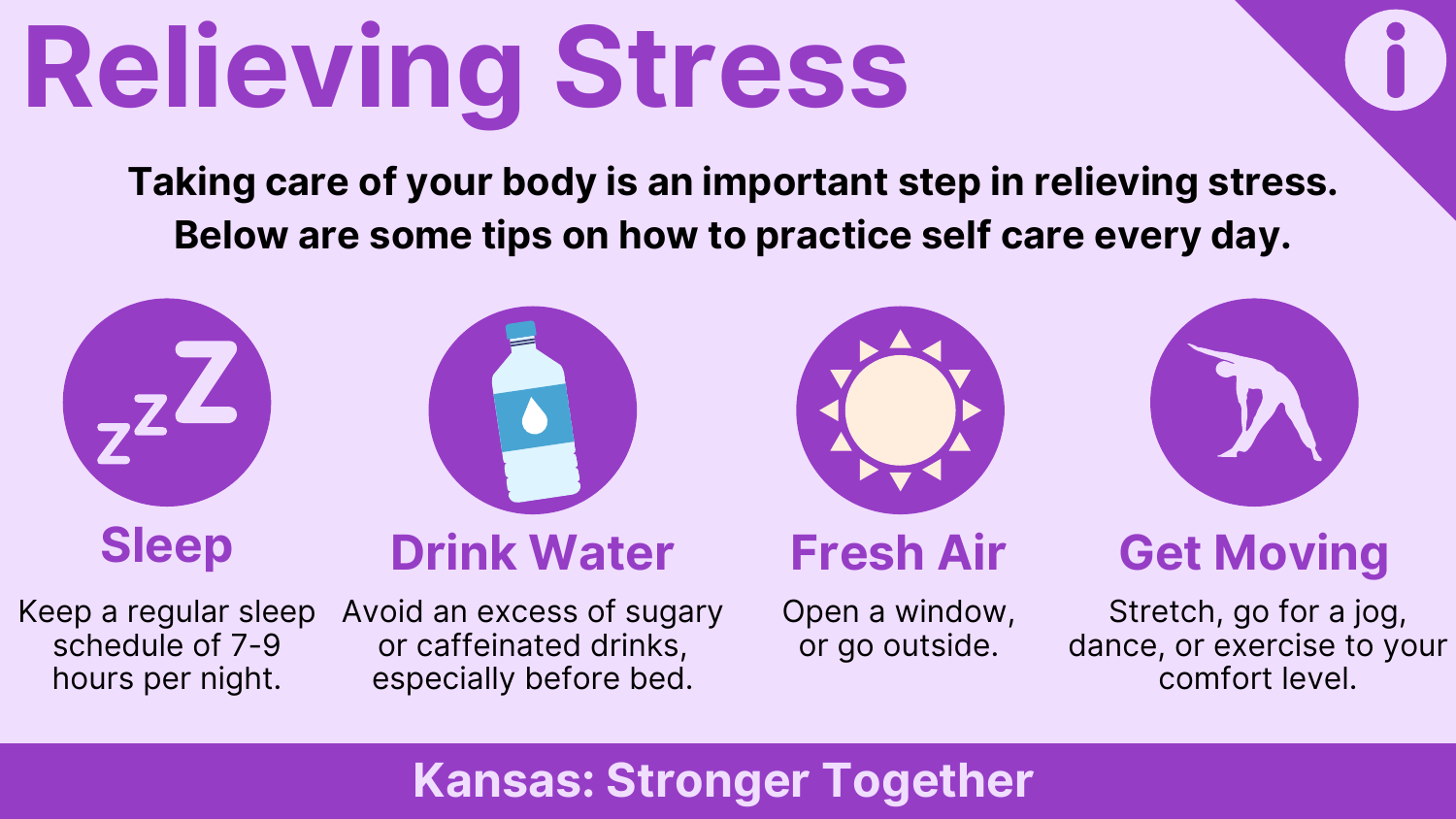

### **Take some time to connect with others and make sure that you have a healthy outlet for your emotions.**







### **Kansas: Stronger Together**

### **Create Connect Play Rock** Out

out the board games, or play with a pet.

Make something that you enjoy, a favorite meal, art, music, etc.

Call or text a friend and Have some fun, break see how they are doing.

Put on some music while doing your daily tasks.

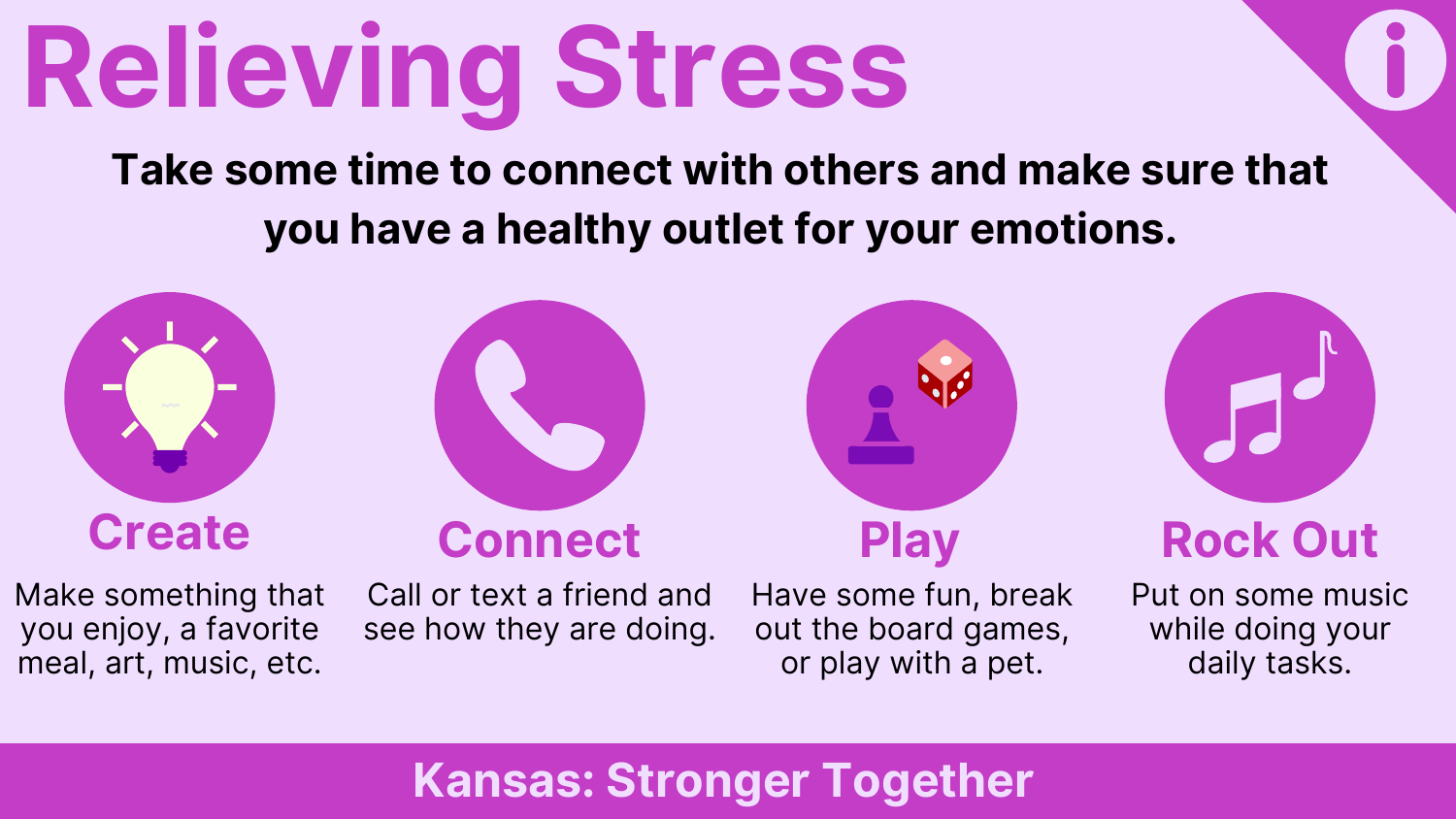

## **Compassion Fatigue Compassion fatigue is associated with caregiving professions and can occur during prolonged exposure to direct or indirect stressors.**



### **Emotional Exhaustion**

- Irritability
- Anxiety
- Depression
- Emotional detachment
- Feelings of isolation
- Feeling overwhelmed
- Trouble focusing
- Forgetfulness
- Lack of interest
- Lack of motivation

### Sleeping too little or too much

• Headaches

- Change in appetite
- Feeling ill or aches

### **Mental Exhaustion Physical Exhaustion**



**If you see these signs in yourself or others, take steps to reduce exposure to the stressor and spend some time relaxing, or focusing on things you enjoy.**

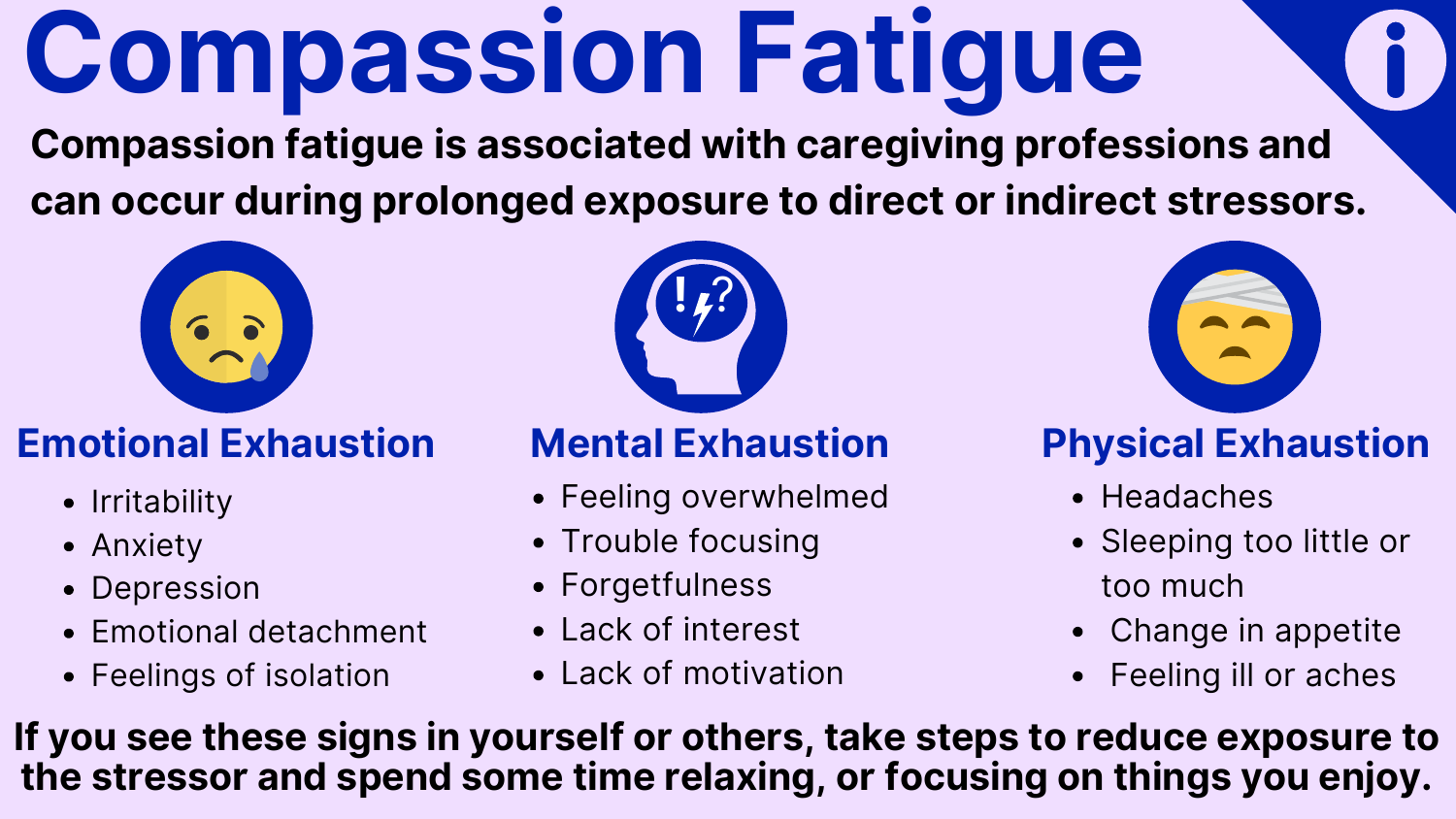- **United Way's 2-1-1** or **volunteeruwgkc.com/need** can match you with volunteer opportunities for your area.
- **justserve.org** can help you find volunteer opportunities in your area.
- The **American Red Cross** is hosting blood drives and are looking for donors, visit **redcrossblood.org** to find a blood drive in your area.

**There are plenty of ways you can support your community.**



**Kansas: Stronger Together**





## **Get Involved!**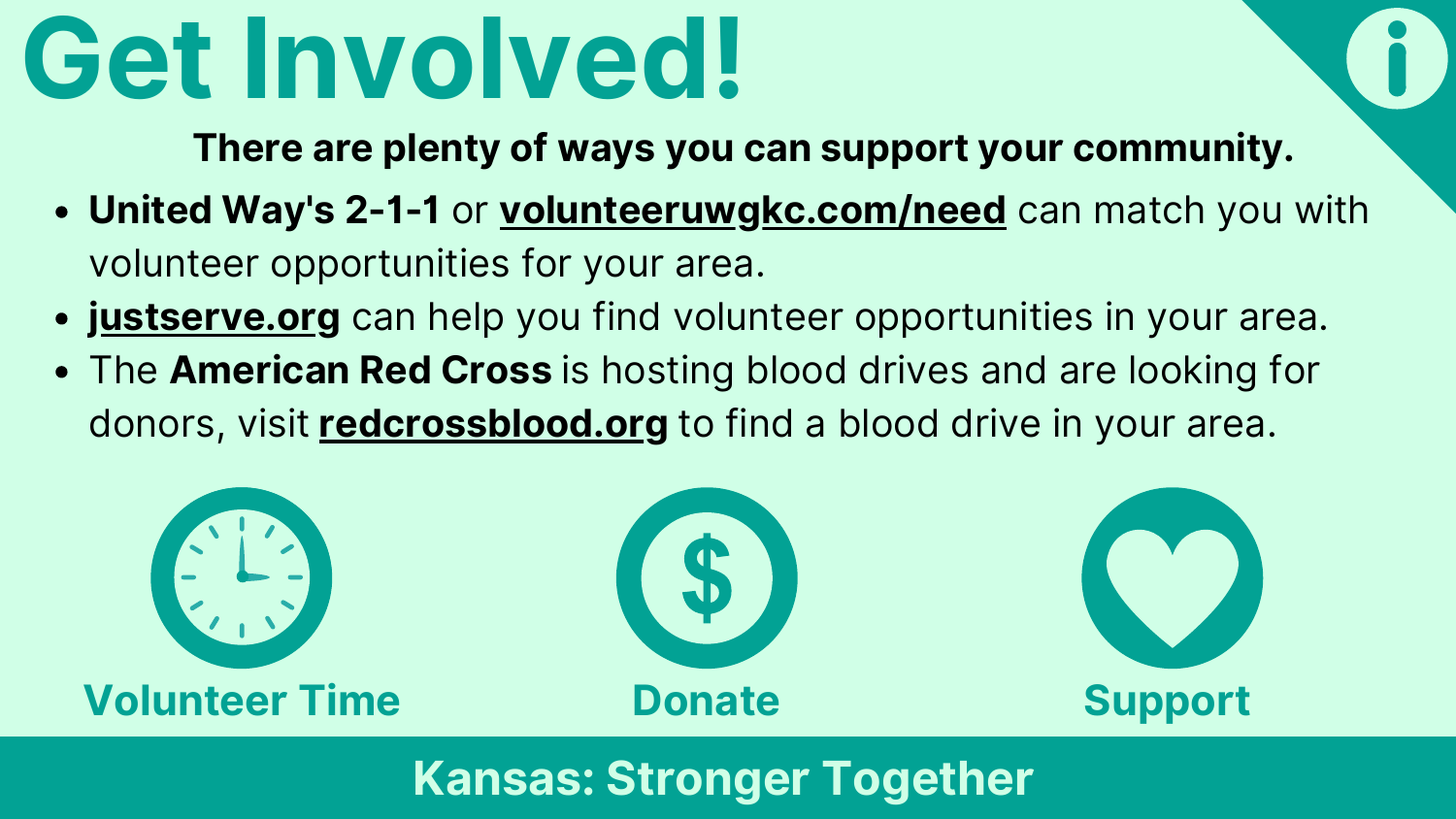- **feedingamerica.org/find-your-local-foodbank** is a food assistance locator that will help you find available resources in your area.
- **Harvesters' SNAP Hotline, 1-877-653-9522,** or email them at **SNAP@harvesters.org** to see if your household qualifies for Supplemental Nutrition Assistance Program (SNAP).
- **United Way's 2-1-1** can help locate food resources. Call **2-1-1**, or visit **unitedwayplains.org/find-help** to find resources in your area.
- If you have children in your household, **fns.usda.gov/meals4kids** can help locate resources in your area that can provide meals for school age children.
- **KCSL's Parent Helpline 1-800-CHILDREN** is a free, statewide, anonymous, information and referral service. Call the Parent Helpline whenever you have a question or feel frustrated, upset or confused. There's no question too small or problem too big.

**Many individuals and families are facing financial stress during COVID-19, if you or someone you know is in need, do not hesitate to reach out, there are resources available.**

### **Kansas: Stronger Together**





## **Food Resources**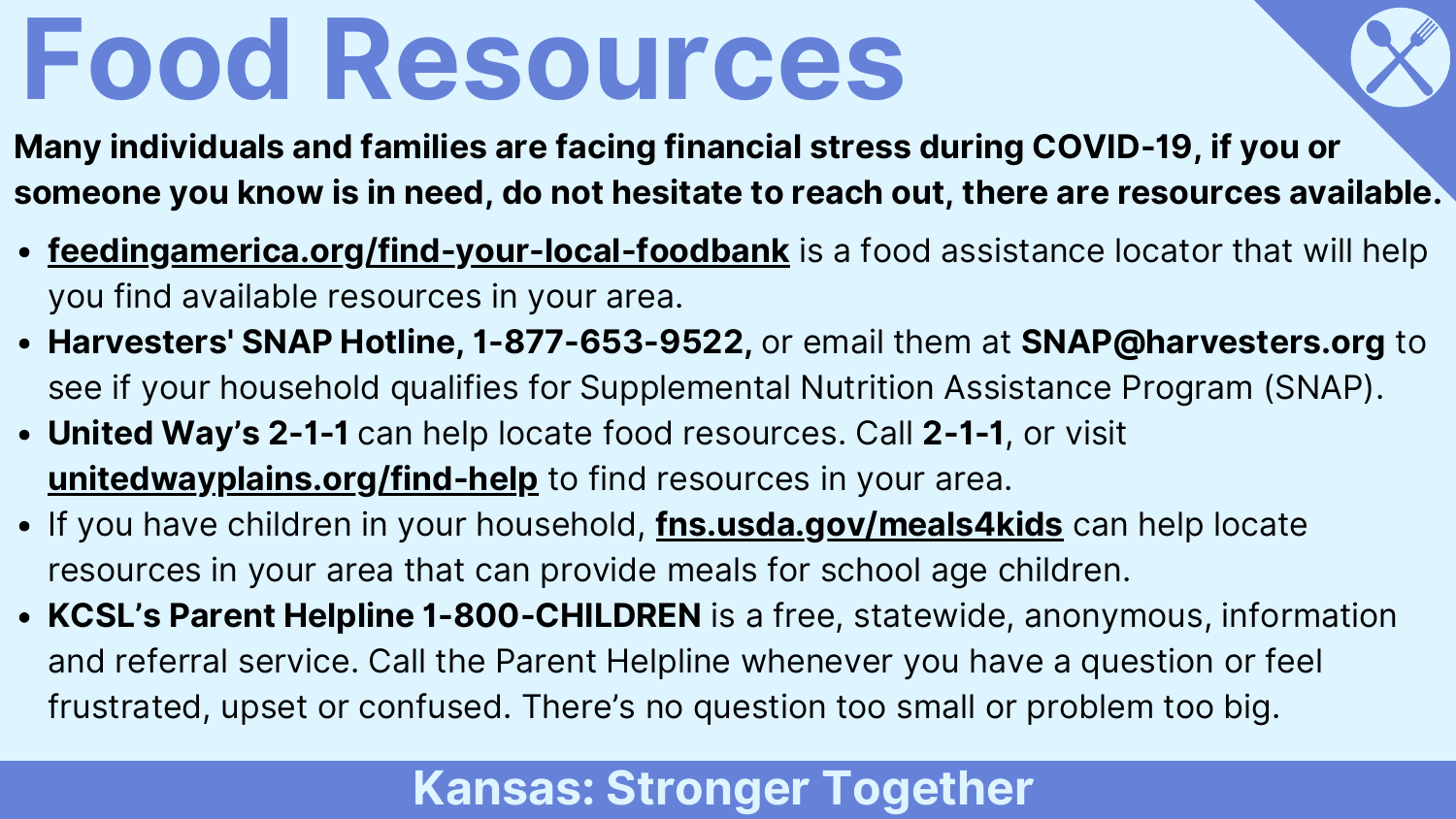- **getkansasbenefits.gov** can be used to file or check the status of your unemployment benefits.
- **kansasworks.com** has a list of COVID Essential Job Postings that are looking for applicants.
- To search for other available resources visit **unitedwayplains.org** utilities, call **1-785-233-9648** to ask about availability.
- **United Way's 2-1-1** may provide assistance with rent, utilities, bills, or food. **The Salvation Army** may have funds available to assist with rent and

**Many individuals and families are facing financial stress during COVID-19, if you or someone you know is in need, do not hesitate to reach out, there are resources available.**

### **Kansas: Stronger Together**



# **Economic Resources**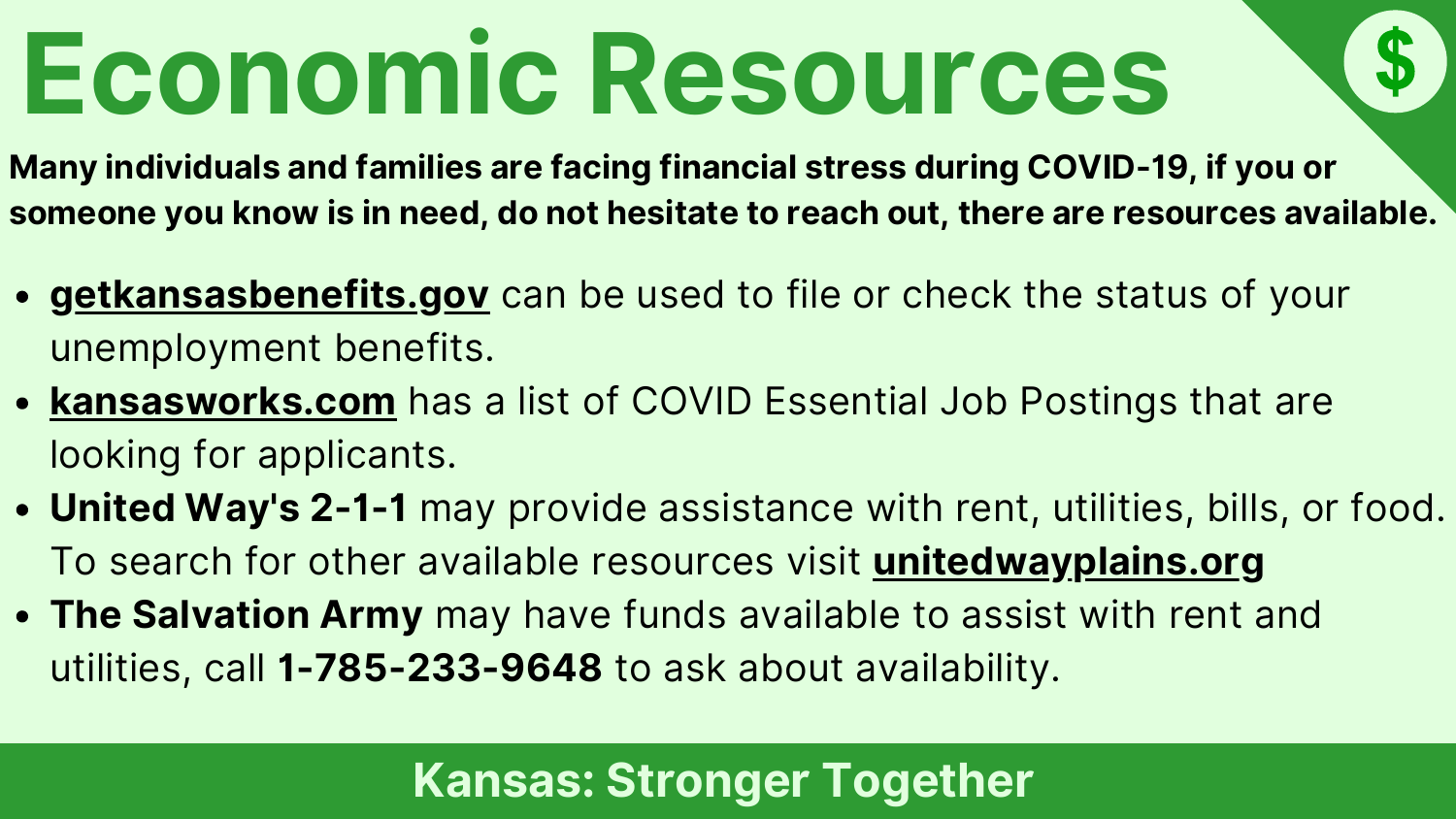- **The Kansas Crisis Hotline, 1-888-363-2287**, is the statewide hotline for victims of domestic violence, sexual assault and stalking.
- **The National Domestic Violence Hotline, 1-800-799-7233** is available 24/7 for assistance, information, or locating resources. For additional information or resources visit **thehotline.org**
- **The National Child Abuse Hotline, 1-800-422-4453** offers crisis intervention, information, and referrals to thousands of emergency, social service, and support resources. Crisis counselors are available 24/7 and all calls are confidential.



## **Domestic Violence Resources**

**If you or someone you know is in immediate danger call 911, or contact local law enforcement.**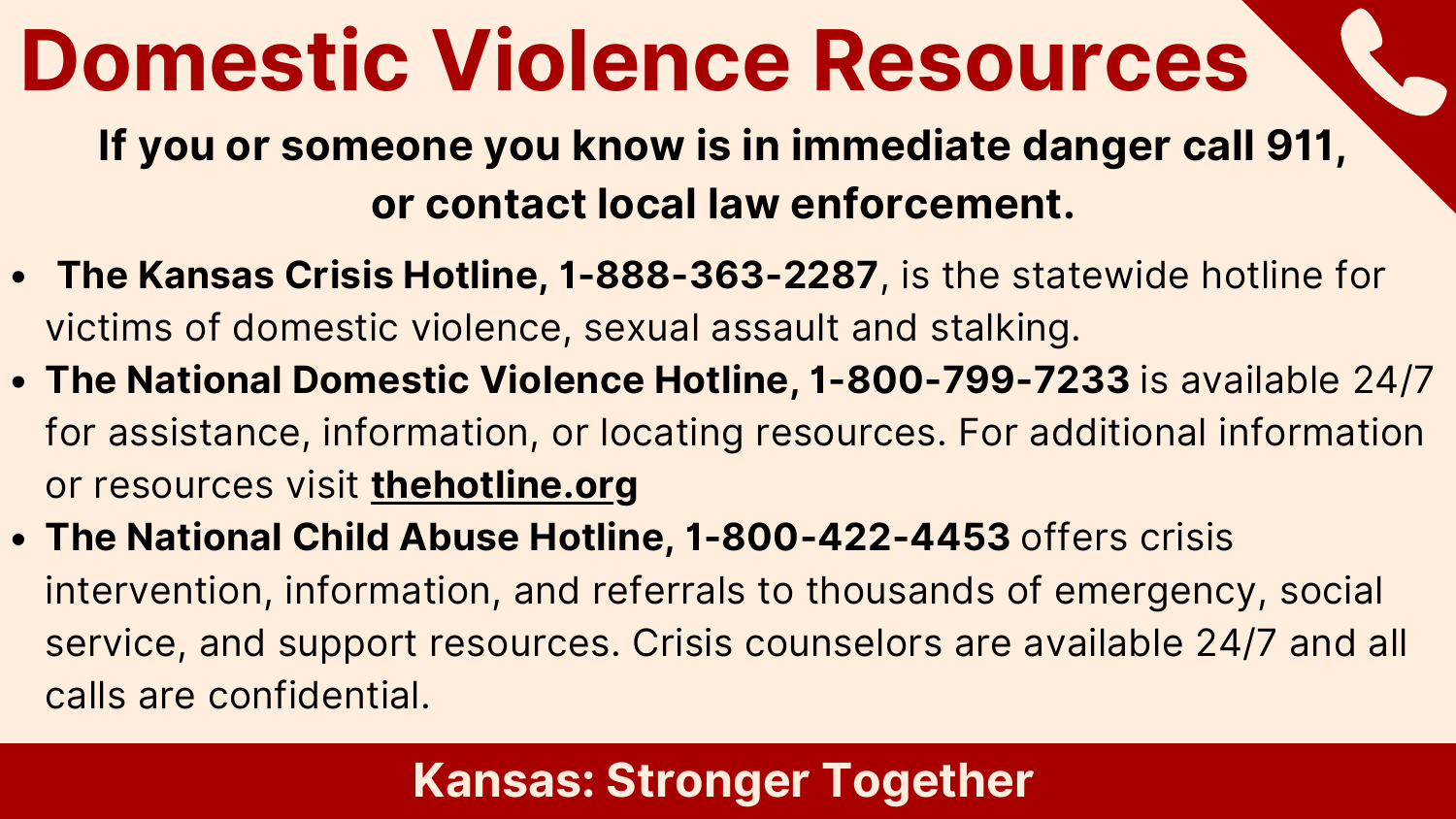- **Maintain social circles virtually.** Call or text family and friends, look online for religious services, support groups, or organized events being held virtually.
- **Plan a game night.** There are plenty of games that can be played remotely, and paired with a video call you can share a virtual game night with friends and family.
- **Talk about how you are feeling.** Reach out to friends, family, or mental health professionals. Call **SAMHSA's Disaster Distress Hotline,** at **1-800-985-5990** or text **TalkWithUs** to **66746**, to be paired with a trained crisis counselor.



## **Handling Isolation**





**Feelings of anxiety and isolation are common, take steps to maintain healthy relationships and emotional well-being.**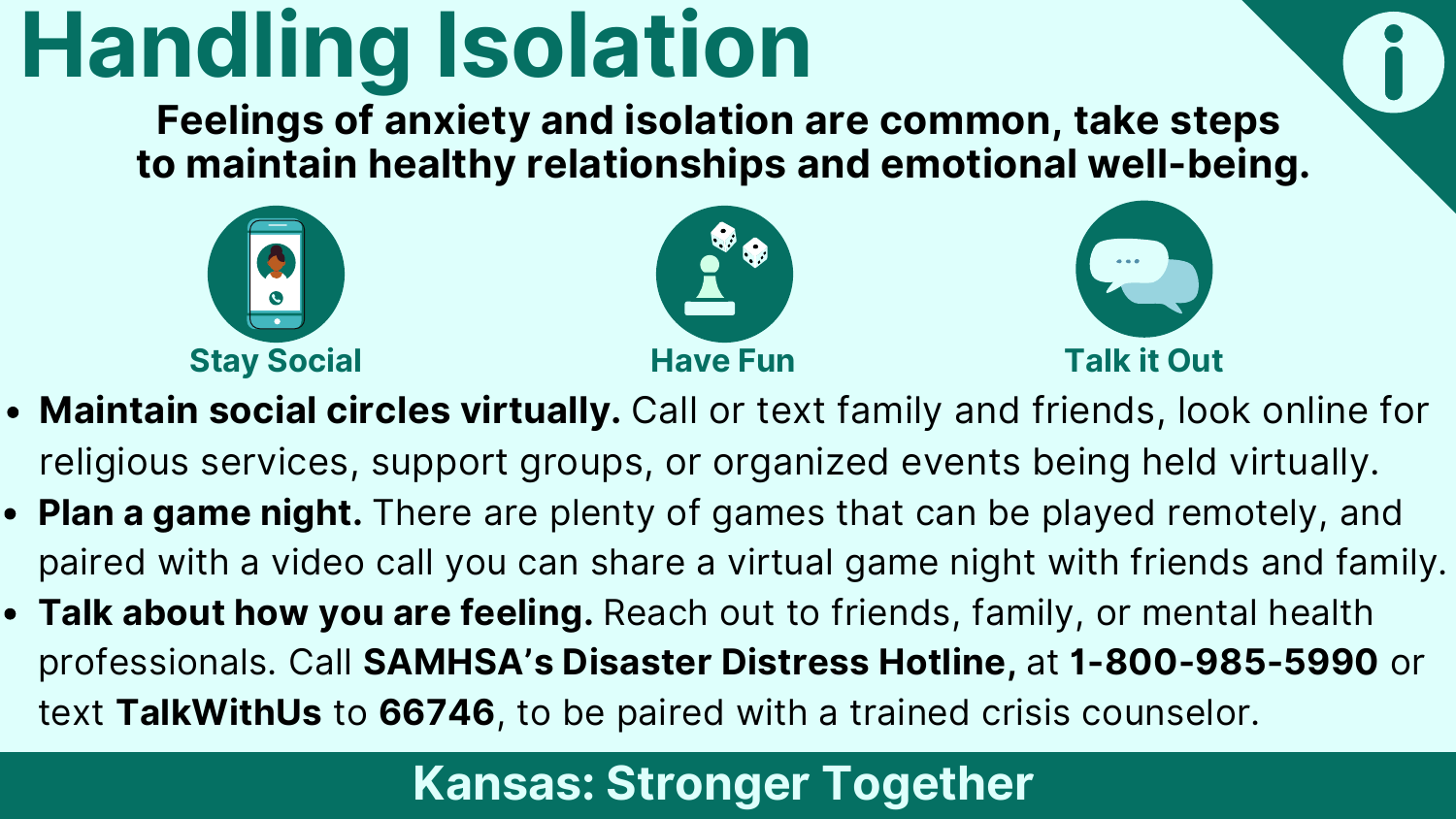- **Kansas Substance Use Treatment Referral Line 1-866-645-8216,** select option 2. Referral Line staff can help identify substance use treatment providers in your area. **Problem Gambling Helpline** at **1-800-522-4700** has assistance available 24/7
- 
- **Alcoholics Anonymous** offers online support at **aa.org**
- **Narcotics Anonymous** has a variety of meeting options at **na.org**
- **smartrecovery.org** offers a global community of mutual-support groups and forums.
- **soberrecovery.com** provides an online forum for individuals in recovery and their friends and family.
- **SAMHSA** created a **Virtual Recovery Resources** tip sheet to be used for recovery support. **samhsa.gov/sites/default/files/virtual-recovery-resources.pdf**



## **Virtual Recovery Resources**

**For individuals seeking recovery resources for substance use or addictions, there are virtual resources available.**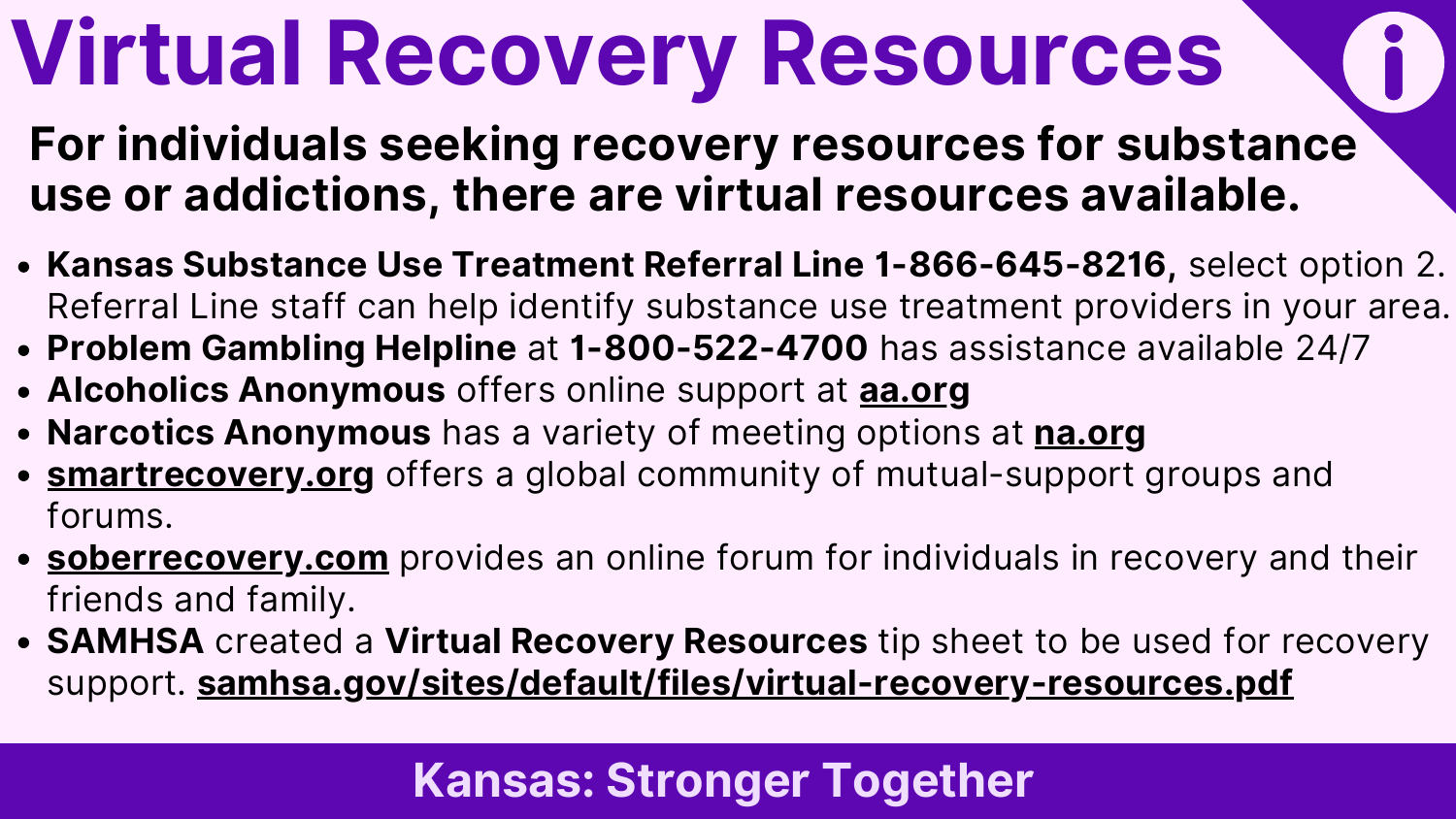- **The Pandemic Parenting Guide** by the Anxiety and Depression Association of America has tips on improving you and your child or teen's emotional wellbeing during COVID-19. You can find the resource guide at **adaa.org/findinghelp/coronavirus-anxiety-helpful-resources**
- KCSL's Parent Helpline **1-800-CHILDREN** is a free, statewide, anonymous, information and referral service. Call the Parent Helpline whenever you have a question or feel frustrated, upset or confused.

## **Resources for Families with Children**

To support the mental and emotional well-being of your children, it is important to talk to them about COVID-19, they likely have heard a lot of different information, and may have questions. Giving them age-appropriate explanations for what is going on will reduce anxiety, and encourage them to come to you if they have any additional questions.